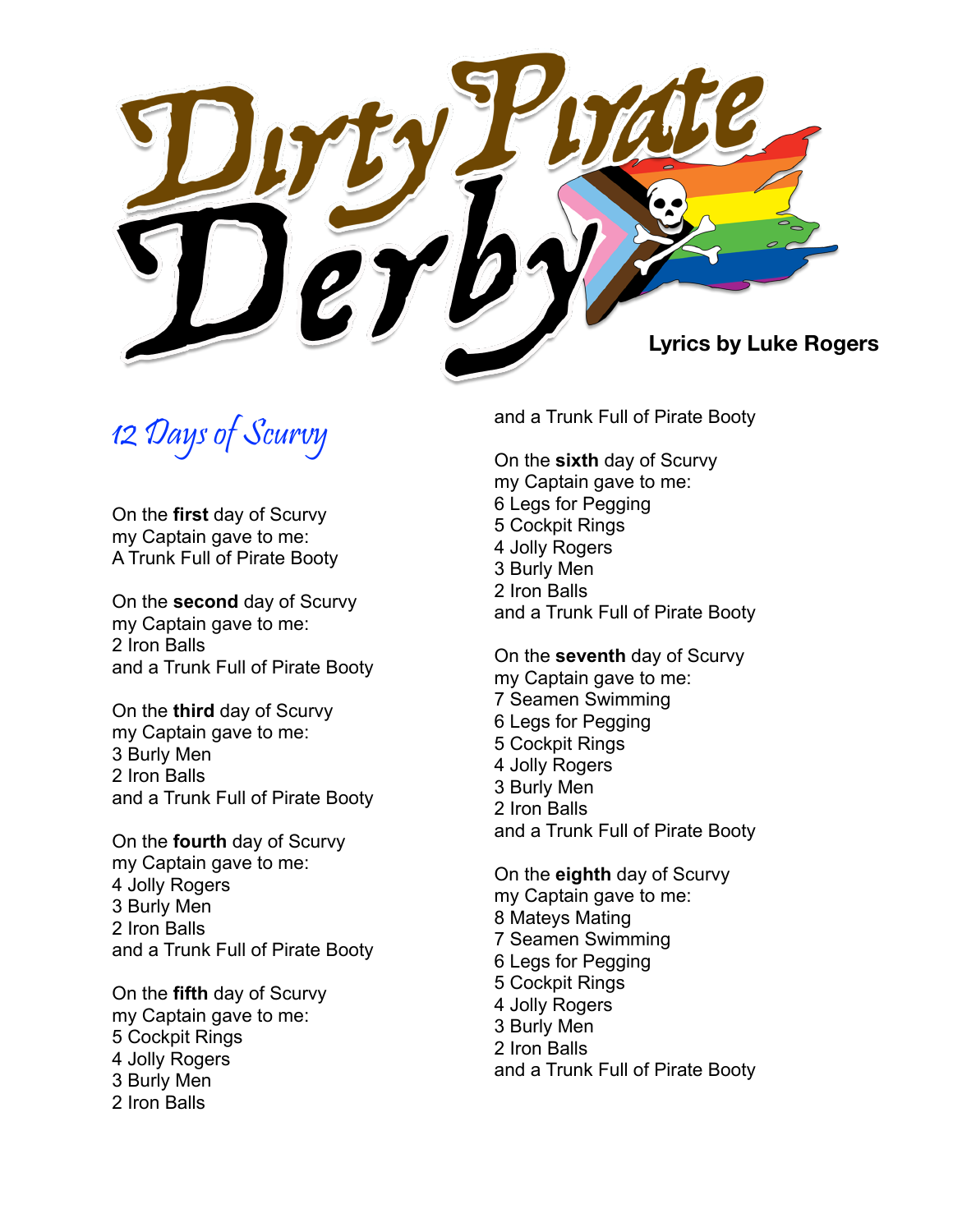On the **ninth** day of Scurvy my Captain gave to me: 9 Dinghies Dancing 8 Mateys Mating 7 Seamen Swimming 6 Legs for Pegging 5 Cockpit Rings 4 Jolly Rogers 3 Burly Men 2 Iron Balls and a Trunk Full of Pirate Booty

On the **tenth** day of Scurvy my Captain gave to me: 10 Sailors Swabbing 9 Dinghies Dancing 8 Mateys Mating 7 Seamen Swimming 6 Legs for Pegging 5 Cockpit Rings 4 Jolly Rogers 3 Burly Men 2 Iron Balls and a Trunk Full of Pirate Booty

On the **eleventh** day of Scurvy my Captain gave to me: 11 Wenches Winching 10 Sailors Swabbing 9 Dinghies Dancing 8 Mateys Mating 7 Seamen Swimming 6 Legs for Pegging 5 Cockpit Rings 4 Jolly Rogers 3 Burly Men 2 Iron Balls and a Trunk Full of Pirate Booty

On the **twelfth** day of Scurvy my Captain gave to me: 12 Combers Coming 11 Wenches Winching 10 Sailors Swabbing

9 Dinghies Dancing 8 Mateys Mating 7 Seamen Swimming 6 Legs for Pegging 5 Cockpit Rings 4 Jolly Rogers 3 Burly Men 2 Iron Balls and a Trunk Full of Pirate Booty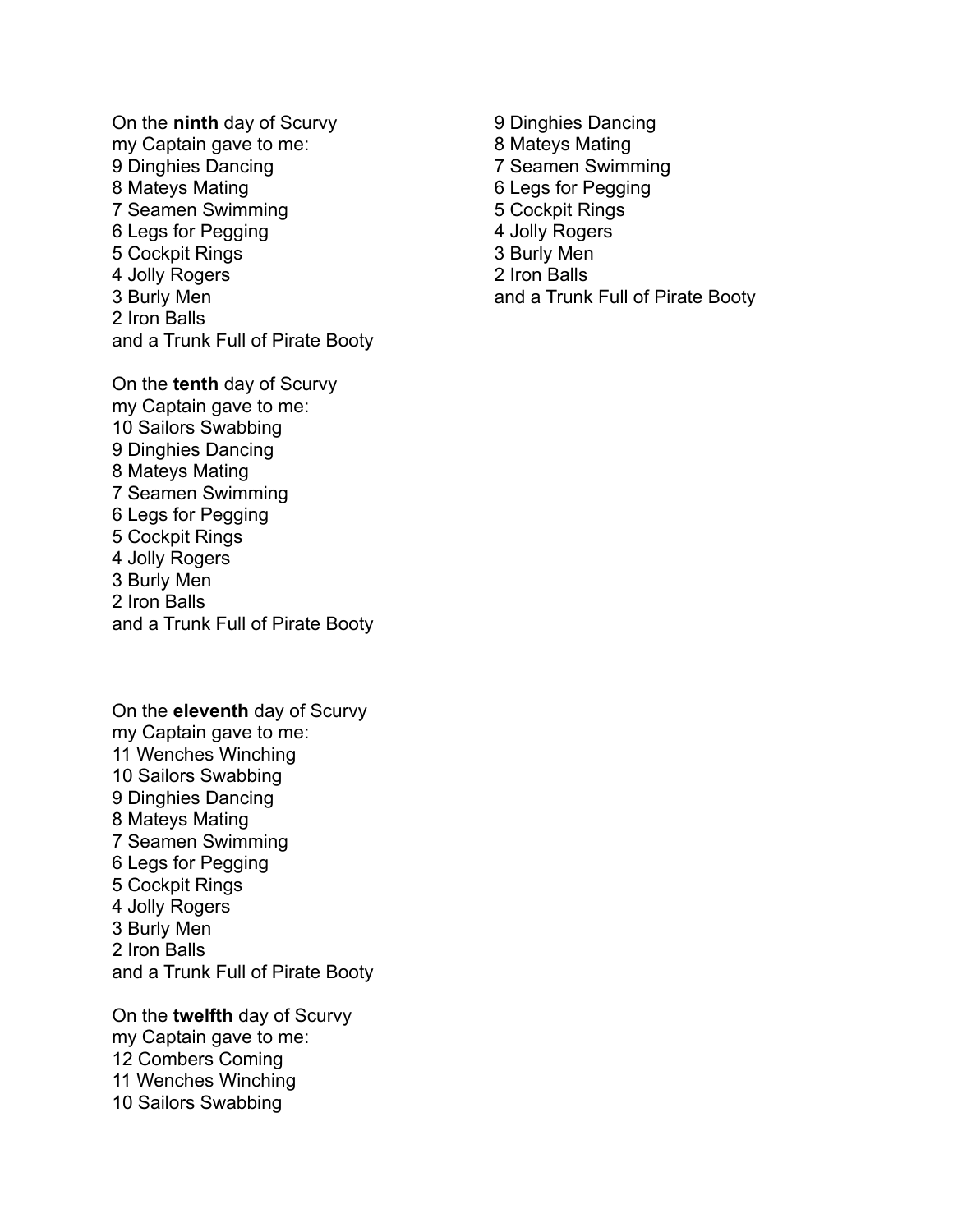## Al I Need for Xmas is Me

I don't need a thing for Christmas I don't need a hook or hand Children know and fear my presence The meanest crook in Neverland

I got here all on my own The greatest pirate ever known Across the seven seas All I need for Christmas Is me (Ooh Yeah)

I don't need a thing for Christmas I've got everything I need (and I) I don't care about the treasure The greatest treasure here is me

I know I'm a fearsome pirate You can just ask Peter Pan I know I'm a terrible tyrant Lost Boys never stand a chance

I got here all on my own The greatest pirate ever known Across the seven seas All I need for Christmas is me (Meee, baby)

Oh, Peter Pan has got his Lost Boys Tinker Bell and Wendy too (And I) I don't need nobody else here Least of all my pirate crew

I might be a story book villain Maybe I'm a Lost Boy too I could use a good companion And a happy ending too

Maybe I'm not all alone There's one pirate that I know He's got his hook in me (Oh baby) Maybe all I need for Christmas is Smee Smee! Baby!

Oh oh, he's so submissive I know he won't object If I'm feeling naughty, have all hands on deck (wo-ohh)

If Peter Pan eludes me (Oh yeah) A crocodile chews me Even if I'm losing, you're all I really need (Yeah oh) Don't you know I need that pirate booty (ye-ye-yeah)

Oh, I just need one thing for Christmas He's the job of my right hand He's my mate in every sense and Yes he makes me who I am

Oh, I know I'm not all alone The sweetest man I've ever known Across the seven seas (Oh baby) All I need for Christmas Is Smeee (baby)

All I need for Christmas is Smee (Smee, baby) All I need for Christmas is Smee, baby All I need for Christmas is Smee, baby All I need for Christmas is Smee, baby All I need for Christmas is Smee, baby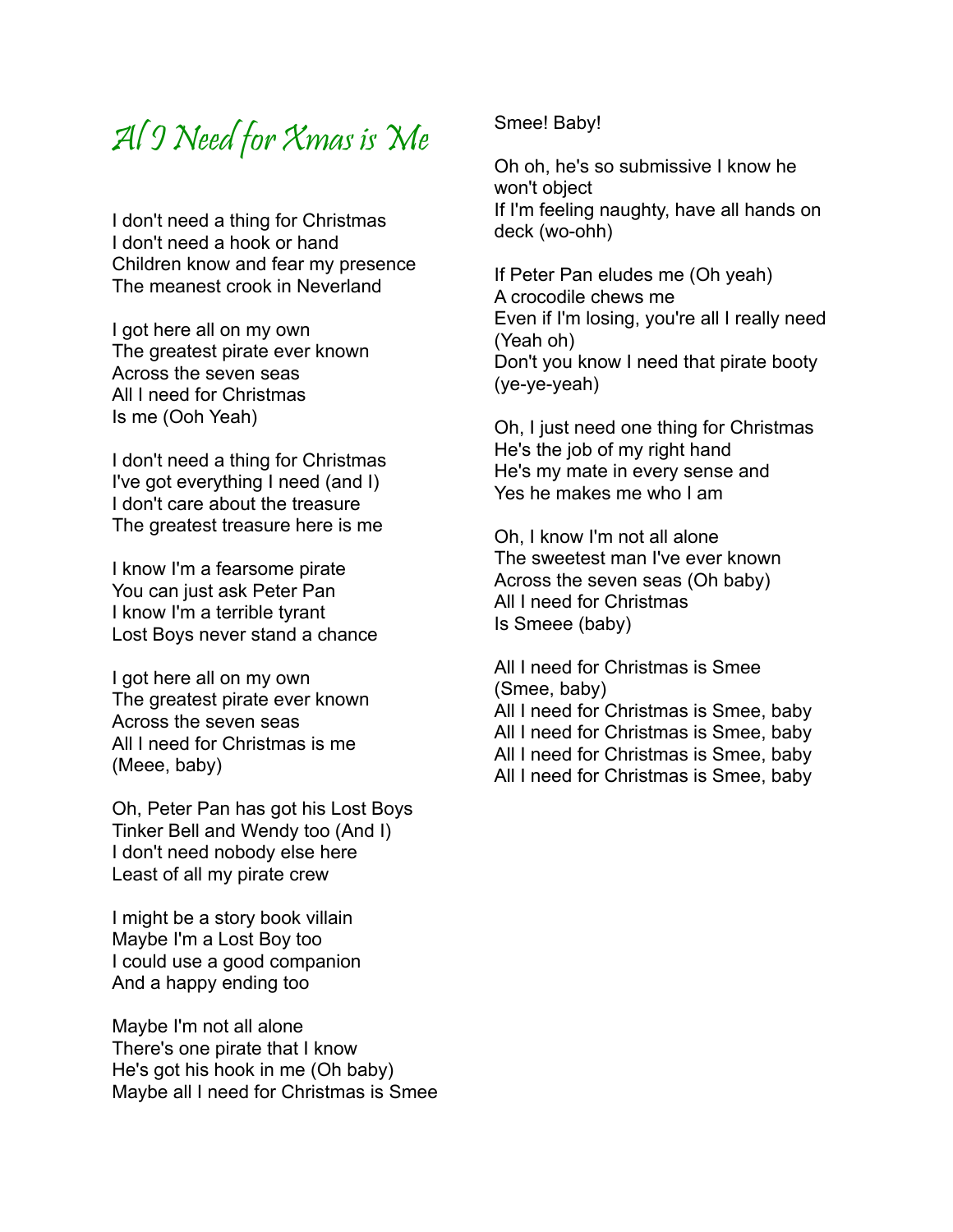## Dick and Balls

Dick and balls like cannon fodder<br>Har de har de har - de har har har Sending seamen to the slaughter Har de har de har - de har har har Sheath your sword inside a scabbard Har de har - har de har- har har har Swab the poop deck till it's splattered Har de har de har - de har har har

Boys, beware of Long John Silver Har de har de har - de har har har Less you find his touch familiar Har de har de har - de har har har He wants treasure with some booty

Har de har - har de har - har har har And you look like quite a cutie Har de har de har - de har har har

If you find his leg upsetting Har de har de har - de har har har Know he uses it for pegging Har de har de har - de har har har John is Long but don't be frightened Har de har - har de har - har har har Take him to your Treasure Island Har de har de har - de har har har

# 3 Cheers 4 Captain Morgan

You know Sparrow, and Silver, And Bonny, and Redbeard, The Dread Pirate Roberts, Barbossa, and Blackbeard. But do you recall The most well-endowed pirate of all?

That modest Captain Morgan had a real peculiar stance, and if you ever saw it you'd wonder what was in his pants.

All of the other pirates would wonder why he couldn't walk.

They just assumed poor Morgan was drinking rum and getting sauced.

Then one lonely day at sea his first mate came to say, "Morgan with your stance so wide, whatcha got between your thighs?"

And now before each voyage He will score a first mate or two. Three cheers for Captain Morgan, You got his little Captain in you!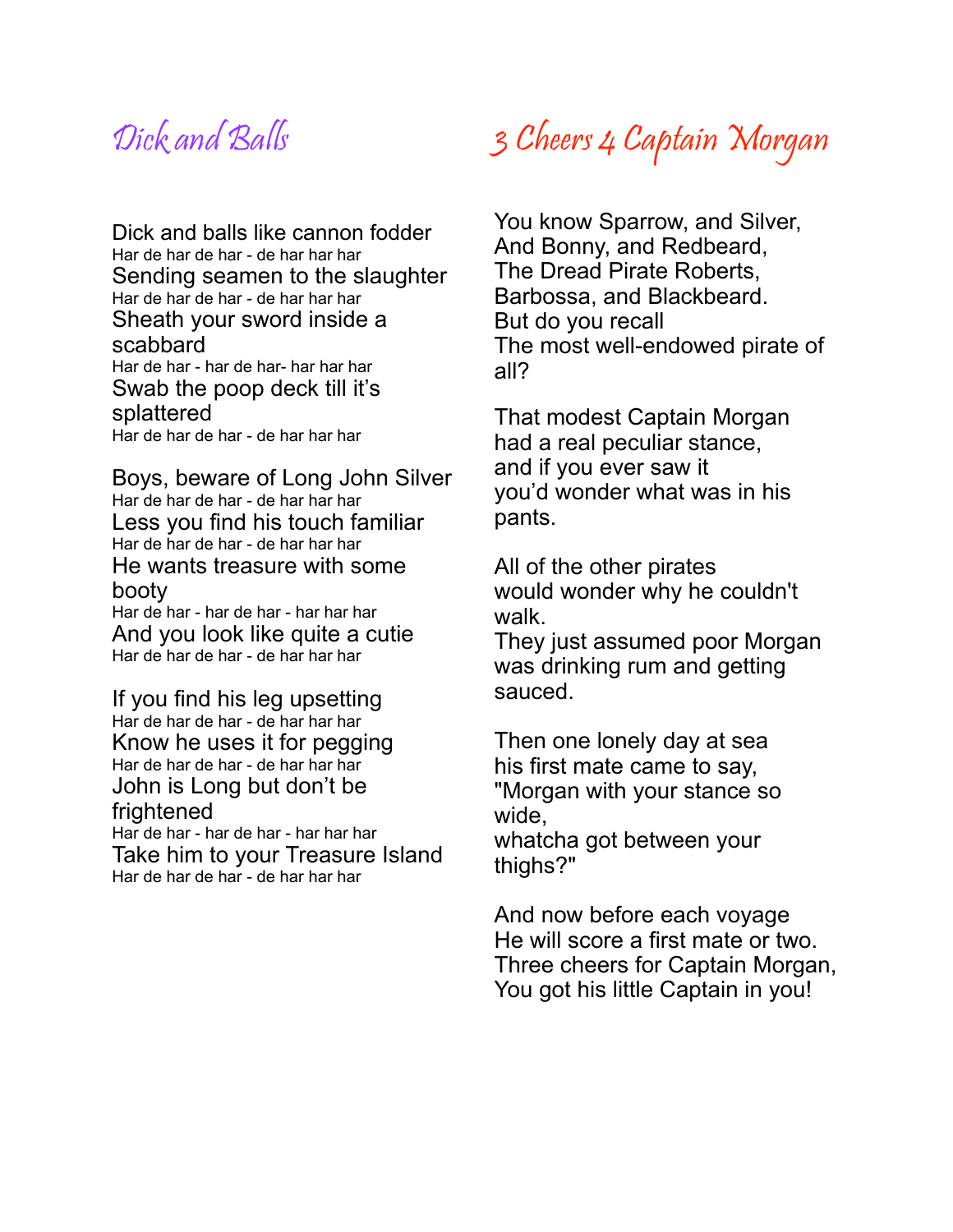# We Three Queens

We three queens have traveled so far To pick up men in dark, sleazy bars We're on duty for some booty And this drag show's a fine place to start

O ass of wonder, ass of might Ass that lasts throughout the night Ass well-rounded getting pounded Give up that sweet ass tonight

Captains we, in need of first mates Our pick-up lines may be out of date. "What's your sign?" "You look divine!" "How'd you like to walk me plank?"

O ass of wonder, ass of might Ass that lasts throughout the night Ass well-rounded getting pounded Give up that sweet ass tonight

At every port there's men we have had We show them our ship and their pants are unclad If you LOVE the SEA, but CRAVE the  $\mathsf{D}$ 

Then climb on aboard, me lad.

O ass of wonder, ass of might Ass that lasts throughout the night Ass well-rounded getting pounded Give up that sweet ass tonight

We sometimes get lucky, but luck doesn't last.

"My wingman's a parrot."

"I can't raise me mast."

"I've got gonorrhea, HPV, and chlamydia..." (awkward look from others) "(to the others) but at least I got me some ass."

O ass of wonder, ass of might Ass that lasts throughout the night Ass well-rounded getting pounded Give up that sweet ass